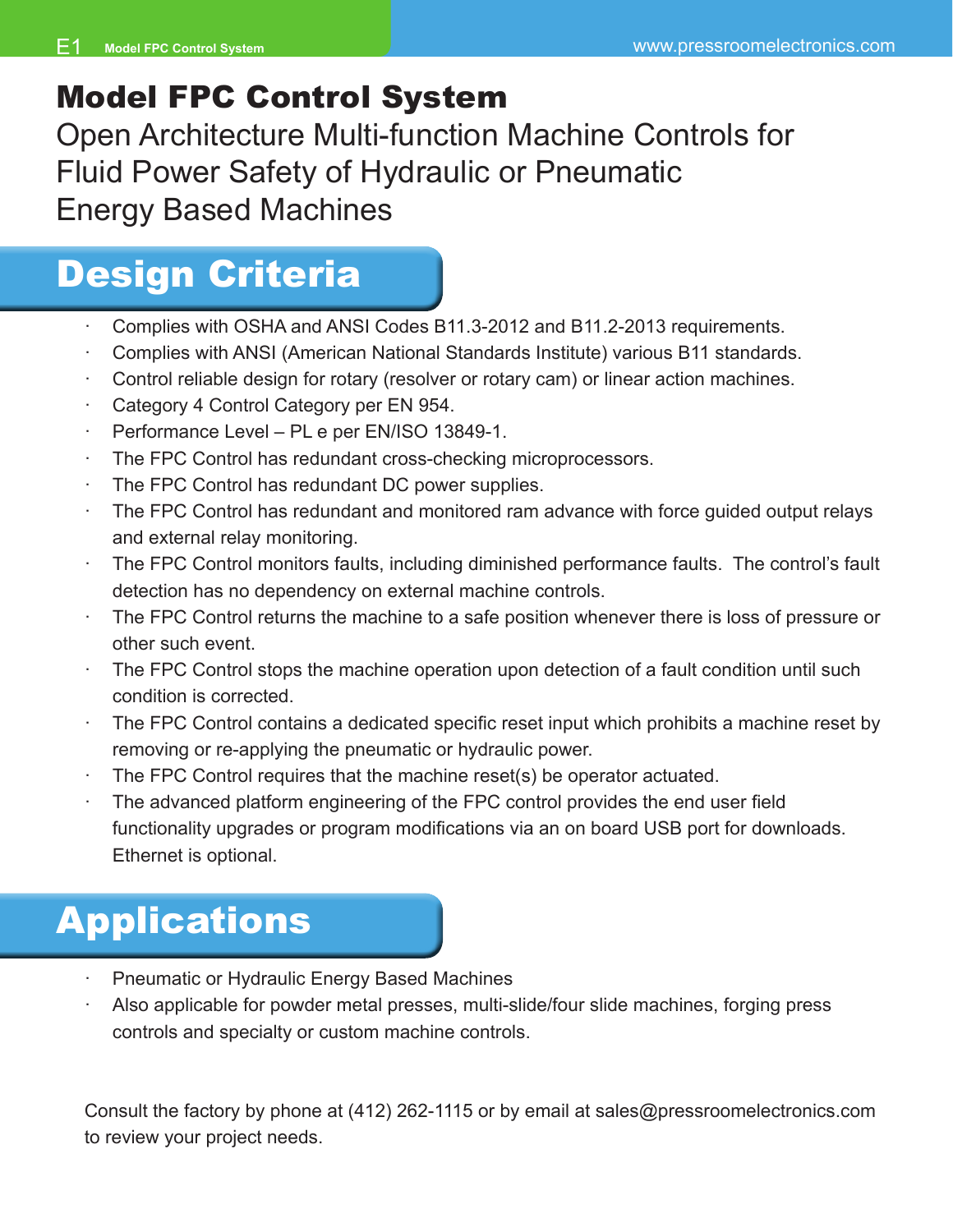## Model FPC Control System Ordering/Proposal Guide

|                                                                                                                                               |                                                                                                                                   |                                                                                                                                                                                                                                                                                              | <b>Machine Control</b>                                                                                                                                                                                                                                                                                                                                                                                                              |  |  |
|-----------------------------------------------------------------------------------------------------------------------------------------------|-----------------------------------------------------------------------------------------------------------------------------------|----------------------------------------------------------------------------------------------------------------------------------------------------------------------------------------------------------------------------------------------------------------------------------------------|-------------------------------------------------------------------------------------------------------------------------------------------------------------------------------------------------------------------------------------------------------------------------------------------------------------------------------------------------------------------------------------------------------------------------------------|--|--|
| <b>Name</b>                                                                                                                                   |                                                                                                                                   |                                                                                                                                                                                                                                                                                              | Machine Input Power                                                                                                                                                                                                                                                                                                                                                                                                                 |  |  |
| Company                                                                                                                                       |                                                                                                                                   | the control of the control of the control of the control of the control of the control of<br><u> 1990 - Johann John Stone, mars eta bainar eta industrial eta eta eta erromana eta erromana eta erromana eta </u>                                                                            | Cycle<br>Voltage<br>Phase                                                                                                                                                                                                                                                                                                                                                                                                           |  |  |
| <b>Address</b><br>City, State, Zip                                                                                                            |                                                                                                                                   | <u> 1989 - Johann Barn, mars eta bainar eta baina eta baina eta baina eta baina eta baina eta baina eta baina eta</u>                                                                                                                                                                        | Location of Operator Controls on the NEMA 12 (IP 64)<br><b>Control Panel</b>                                                                                                                                                                                                                                                                                                                                                        |  |  |
| <b>Phone</b>                                                                                                                                  |                                                                                                                                   | <u> 1989 - Johann John Barn, mars eta inperiodoren erroman (</u>                                                                                                                                                                                                                             | □Left End □ Panel Door □ Right End<br><b>OR</b>                                                                                                                                                                                                                                                                                                                                                                                     |  |  |
| Fax<br><b>Email</b>                                                                                                                           |                                                                                                                                   | the control of the control of the control of the control of the control of the control of<br>the control of the control of the control of the control of the control of                                                                                                                      | □ FPC Module only to be installed into an existing<br>control panel. Requires 18" x 18" x 6" space to mount the<br>pre-wired backplate.                                                                                                                                                                                                                                                                                             |  |  |
|                                                                                                                                               | <b>Machine Information</b>                                                                                                        |                                                                                                                                                                                                                                                                                              | <b>Fused Main Power Disconnect</b>                                                                                                                                                                                                                                                                                                                                                                                                  |  |  |
|                                                                                                                                               |                                                                                                                                   |                                                                                                                                                                                                                                                                                              | Mounted on control panel _______ AMP<br>Choose Style: $\Box$ IEC<br>$\Box$ NEMA                                                                                                                                                                                                                                                                                                                                                     |  |  |
|                                                                                                                                               |                                                                                                                                   |                                                                                                                                                                                                                                                                                              | <b>Main Motor Magnetic Motor Starter</b><br>Choose Style: □IEC<br>$\Box$ NEMA                                                                                                                                                                                                                                                                                                                                                       |  |  |
|                                                                                                                                               |                                                                                                                                   |                                                                                                                                                                                                                                                                                              | Choose: □ Rev □ Non-Rev<br>HP<br>Full Load Amps                                                                                                                                                                                                                                                                                                                                                                                     |  |  |
| Maximum Stroke of Machine: _____________                                                                                                      |                                                                                                                                   |                                                                                                                                                                                                                                                                                              | Includes on/off push buttons and keyed selector<br>switch forward/reverse when applicable.                                                                                                                                                                                                                                                                                                                                          |  |  |
| Does Machine have a shut height adjustment?                                                                                                   | $\Box N$                                                                                                                          | $\Box Y$                                                                                                                                                                                                                                                                                     | <b>Ram Adjust Magnetic Motor Starter</b><br>Choose Style: □IEC □NEMA                                                                                                                                                                                                                                                                                                                                                                |  |  |
|                                                                                                                                               |                                                                                                                                   | What is the Machines Open Height? __________                                                                                                                                                                                                                                                 | Includes up/down push buttons and keyed selector                                                                                                                                                                                                                                                                                                                                                                                    |  |  |
| <b>Machine Type:</b>                                                                                                                          | $\Box$ Gap                                                                                                                        | □ Straight Side                                                                                                                                                                                                                                                                              | switch forward/reverse when applicable.                                                                                                                                                                                                                                                                                                                                                                                             |  |  |
|                                                                                                                                               | $\Box$ 4 Post                                                                                                                     | $\Box$ H-Frame                                                                                                                                                                                                                                                                               | <b>Machine Cycle Timing Devices</b>                                                                                                                                                                                                                                                                                                                                                                                                 |  |  |
| <b>Maximum Number of Machine Operators:</b>                                                                                                   | $\Box$ 2<br>l 11                                                                                                                  | $\Box$ 4<br>$\Box$ 3                                                                                                                                                                                                                                                                         | $\Box$ Rotary exposed with 1:1 ratio for resolver<br>Linear Transducer (install new)<br>$\Box$ Re-use existing linear cams or limit switches                                                                                                                                                                                                                                                                                        |  |  |
| <b>Actuation:</b>                                                                                                                             | $\Box$ Hand                                                                                                                       | $\Box$ Foot                                                                                                                                                                                                                                                                                  | <b>Machine Safety Valves</b>                                                                                                                                                                                                                                                                                                                                                                                                        |  |  |
| How does machine operate?<br>$\bullet$<br>$\bullet$<br>$\bullet$<br>$\bullet$<br>returning?<br>Specify Sequence of Operation for the Machine. | (hand or foot) is released?<br>Does the ram stop at midstroke when the<br>actuating means is released?<br>means is held operated? | Does the ram return when the actuating means<br>l IN<br>ЦY<br>$\Box$ Y<br>$\bigsqcup N$<br>Does the ram automatically return when actuating<br>L In<br>Πy<br>Does the ram change speed during stroke?<br>$\Box$ Y<br>- IN<br>Does ram dwell at the bottom of stroke before<br>$\Box$ Y<br>ШN | <b>Safety Valves for Pneumatic Machines</b><br>Machine has a dual safety valve<br>Machine needs a dual safety valve<br>Specify current inlet port size (in)<br><b>Safety Valves for Hydraulic Machines</b><br>□ Blocking valve (monitored dual valve required)<br><b>Specify voltage of existing Valve</b><br>$\square$ 24 VDC<br>$\square$ 230 VAC<br>7110 VAC<br><b>460 VAC</b><br><b>State inlet flow of Valve</b><br><b>GPM</b> |  |  |
|                                                                                                                                               |                                                                                                                                   |                                                                                                                                                                                                                                                                                              | <b>GPM</b><br><b>State return flow of Valve</b>                                                                                                                                                                                                                                                                                                                                                                                     |  |  |
|                                                                                                                                               |                                                                                                                                   |                                                                                                                                                                                                                                                                                              | Email schematics and photos of the hydraulic system                                                                                                                                                                                                                                                                                                                                                                                 |  |  |

**Specify Maximum Machine Stroke Length:** \_\_\_\_\_\_\_\_\_\_\_\_

**Email schematics and photos of the hydraulic system to sales@pressroomelectronics.com or fax them to (412) 262-1197.**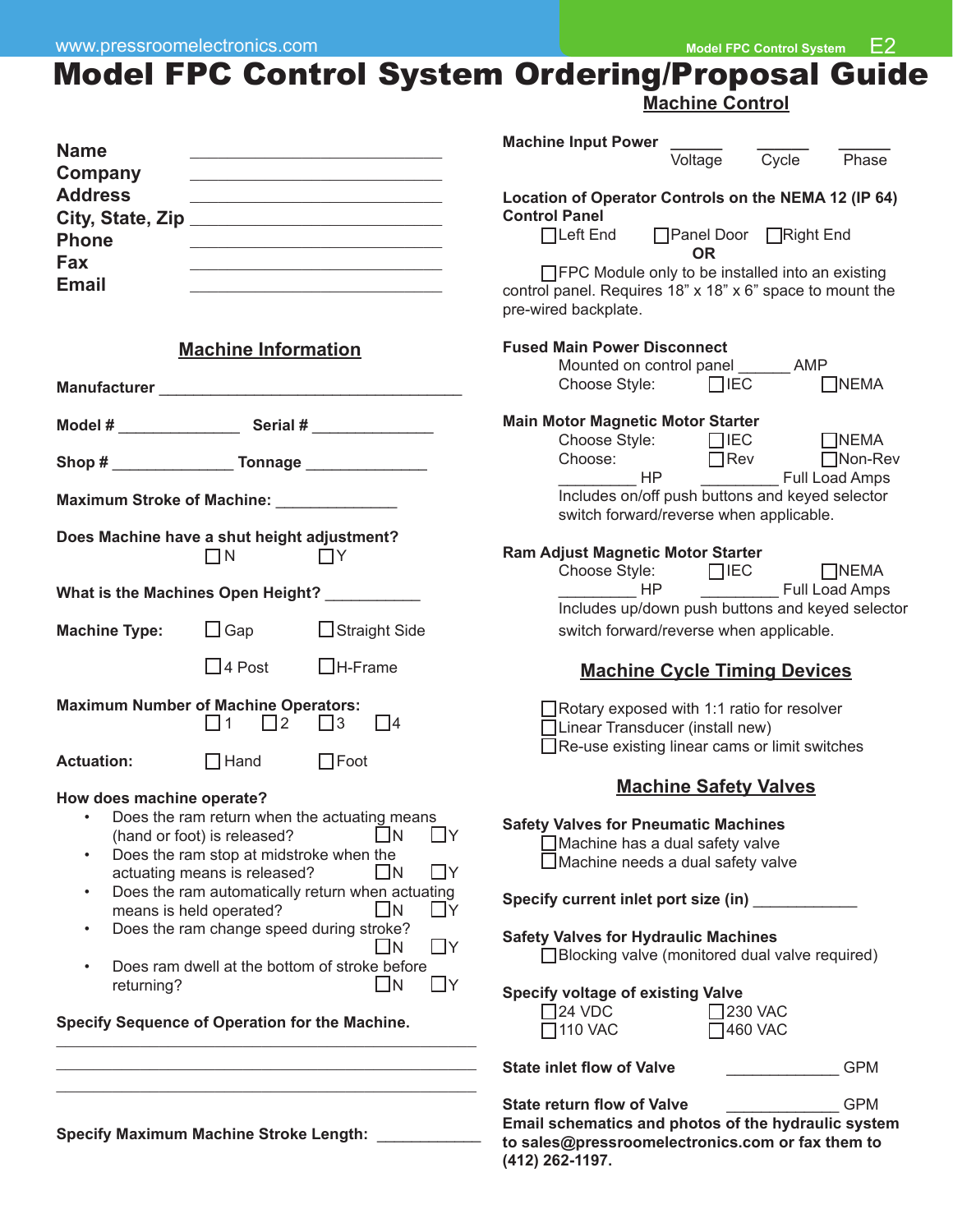## Time Based Stopping Performance Monitor Model LT-1900 (Linear Based) - Needed for Hydraulic Based Machines



in milliseconds and also the SPM of the press. The linear transducer is attached to the subject machine and is driven on a 1:1 linear ratio by the machine. The machine stopping time of the machine will be displayed on every stop and can be easily read on the bright red light emitting diode (LED) display on the front panel of the unit. The SPM of the machine will be displayed during the machine cycle.

The LT-1900 is a time-based stopping performance monitor that utilizes a high resolution linear transducer and controller to measure the machine stopping time

LT-1900 Stopping Performance Monitor System includes:

LT-1900 controller (LT) Linear transducer with mounting brackets and magnet 40' (12m) linear transducer cable Dimensions and technical data Installation and operation manual



LT-1900 in NEMA 12 (IP 64) steel enclosure.

## **ORDERING PROCEDURE FOR LT-1900**

- 1. Specify Mounting Style
	- **F** ......... Front Panel Mounting to be installed in an existing control panel.
	- **C** ......... Stand alone NEMA12 (IP 64) steel enclosure.
- 2. Specify Controller input power
	- **1** .......... 24VDC
	- **2** .......... 120VAC 50-60Hz
- 3. Specify Hydraulic Valve Coil Voltage
	- **1** .......... 24VDC
	- **2** .......... 120VAC 50-60Hz
- 4. Specify linear transducer length (must equal or exceed maximum machine stroke length)
	- **04** .......... 4" (101mm) active length
	- **08** .......... 8" (203mm) active length
	- **12** .......... 12" (305mm) active length
	- **16** .......... 16" (406mm) active length
	- **24** .......... 24" (609mm) active length
	- \*Over 24" (609mm) stroke required. Consult factory.

#### **EXAMPLE PART NUMBER**